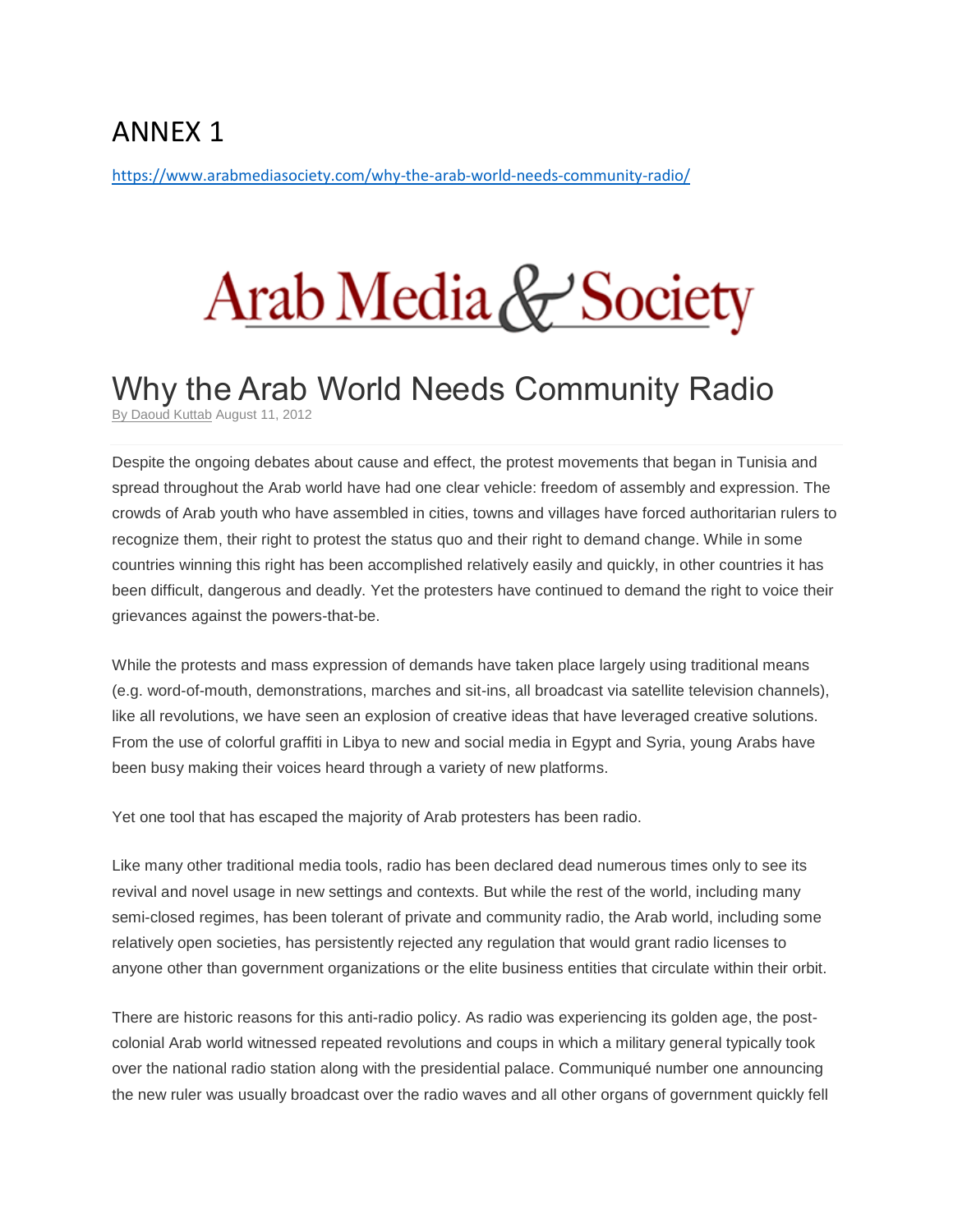in line. Naturally these same military dictators who took power by capturing the radio network would then take all measures to protect it from challenges to their power. In the Arab world, the buildings that housed radio stations, and later television stations, often came to be the most heavily guarded pieces of real estate in the entire country. Media outlets effectively were turned into military installations with multiple passes and body searches required for entrance.

The programming broadcast by these stations was also entirely controlled by central governments. A direct telephone line would connect the office of the radio or television director to the palace of the president or king. Even with the proliferation of satellite television and the Internet in the 1990s and 2000s, radio licenses continued to be denied to all but the most loyal and trusted friends of the rulers. And when private licenses were granted, the owners were given clear instructions not to deal with politics and news.

Much like attempts to control Arab citizens through centralized security and administrative apparatuses, media enterprises were similarly restricted to the country's capital, where they could be kept under watch of the ruling elite.

As for programming, centralized and government-controlled media, as well as the few private media companies owned by businessmen close to the governments, generally focused their coverage on protocol-laden reporting of formal events and achievements of the leader and his government, while the rest of the news focused on regional and international news. This system also ensured that all news coverage was sanitized of anything that might disturb or question the prevailing government narrative. The stark absence of local news—a kind of escapism policy—ensured that the public's attention was diverted from the pressing social, economic and political issues that local communities were facing.

This control over media sources was so entrenched and comprehensive that even when the Arab uprisings managed to unseat ruling powers, little was done to change the prevailing media structures. It became clear that changing rulers was somewhat easier than causing genuine change in the media regulatory framework that had been built up over decades.

The millions of protesters in Tahrir Square or Alexandria or Suez who succeeded in creating geographical zones free of security or police control, were unable to even think about—let alone work toward—creating an equivalent on the airwaves, i.e. local radio stations through which they could propagate their revolutionary vision. Transmitter equipment was nowhere to be found and electrical engineers were not even called on to create a simple transmission system—the kind that any physics student can set up for his high school science fair. Decades of government intimidation had clearly had its effect on the psyche of everyday Egyptians, Tunisians or Yemenis, leaving the air waves uncontested by revolutionary voices.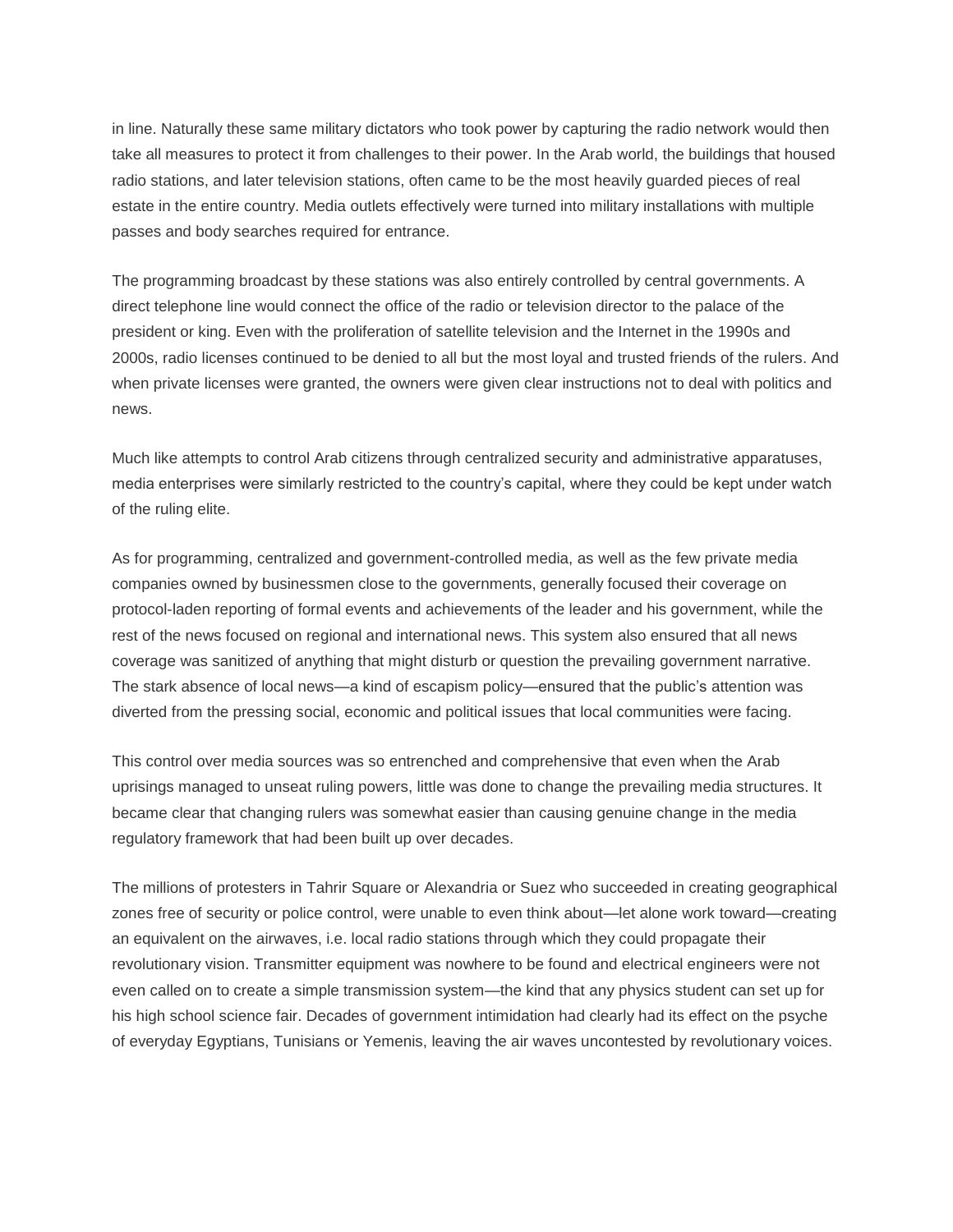While the deregulation of laws to permit private media ownership of radio would be a step in the right direction, it would not produce the kind of community-based radio environment that exists in the great majority of the world's countries. For example, Jordan, which in 2003 did establish an audio-visual commission to license private radio stations, proceeded to attach a high fee for stations that dealt with public affairs. Any private radio station that broadcasts news and political programming must pay a 50 percent surcharge fee. Government or semi-governmental agencies, such as the police, public universities and government-appointed municipalities, are exempt from the licensing fees, while NGOs, private universities and elected municipalities are not. In Tunisia, the new government installed after the flight of Ben Ali introduced a licensing regime for private radio in which the license cost over \$60,000 a year—hardly an incentive to create community radio stations. In Egypt, the former Mubarak regime issued a single private license on the condition that this commercial station stay away from news or politics. After the revolution, the license was renewed by SCAF without any tendering process.

What is it about community radio that has made Arab leaders so wary of it? What *is* community radio? This is a question that is often asked in the Arab region even though the concept has been widely accepted in the rest of the world for decades. UNESCO and AMARC (The World Association of Community Radio Broadcasters) define community radio simply as radio owned and operated by a local community, usually with the support of volunteers and local contributions. Typically, community radio stations are owned by NGOs and are limited in their broadcast coverage to a particular community, language or special audience.

Autocratic Arab rulers who enforced national unity by the power of the gun certainly would not be interested in any media that encouraged local communities to celebrate their specific ethnicity, language, culture or religion. The assumption in the Arab world has always been that forced assimilation and the denial of community-based freedom of expression would produce stability. For a while—a long while this system seemed to work. The nationalistic rhetoric that glorified the struggle for pan-Arabism, or Palestine, or whatever the political/national flavor of the month was, fooled citizens into believing that their rulers were really trying to do what was best for them.

Community radio, of course, is not just about issues of identity and ethnicity. Local communities that can control the means to express themselves, communicate within their own populations, and develop mechanisms for speaking to local and regional powers via radio, are instantly empowered in ways not easily tolerated by authoritarian power. To deny this basic communication capacity ensures that these populations remain forever ignorant, unable to educate themselves, and therefore unable to fight for their rights.

World Bank studies conducted in Africa and Latin America have shown that countries that allow community radio stations measure considerably better than countries that ban community radio. Poverty and unemployment figures are less, and productivity and development indicators are much higher. Community radio is also credited with arresting the dangerous epidemic of emigration from rural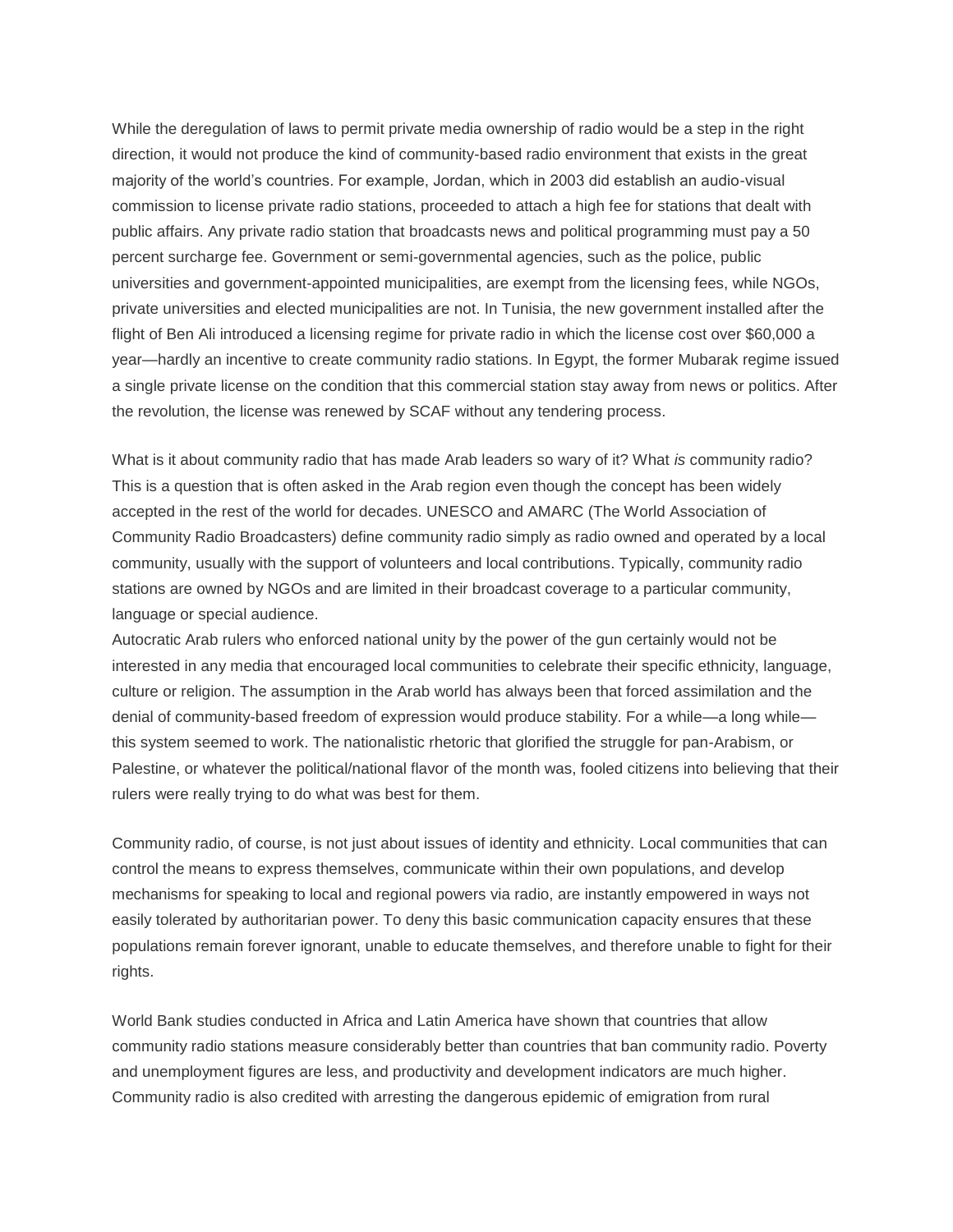communities to urban centers. The Washington-based Center for International Media Assistance (CIMA) issued a long report in 2011 praising the role of community radio entitled Voices from Villages: Community Radio in the Developing World. "International aid agencies are showing ever greater interest in community media's ability to inform and empower. More governments are acknowledging the contribution of community media to education, public health, and economic development and are creating policy and legal frameworks to enable its expansion," the report's executive summary said. There are those voices who wrongly claim that community-based media will exacerbate tensions between various ethnic and national communities, contribute to the break-up of countries, and even introduce civil war. The fact is that the people living in the various countries that make up the Arab League are diverse in a multitude of ways. Instead of denying this diversity and forcing people of different backgrounds to conform to a single cultural and national identity, a more humane approach would be to allow these diverse flowers to bloom within the national garden. By embracing and empowering these different groups, the Arab world's new rulers will be planting the seeds for stable governing bodies that will better withstand both internal and external threats. Community radio would therefore be a savior for these new regimes and not in any way an obstacle.

In order to successfully introduce community radio to the Arab world, an enabling environment needs to be created. Legislation must be introduced that simplifies the laws allowing communities to broadcast on specified frequencies. This creates an atmosphere in which organized groups and communities are empowered to communicate, using one of the simplest and most inexpensive media tools available. A microphone, audio mixer and a simple transmitter with an antenna are the basic equipment needed to establish a radio station. In addition to start-up capital, training is vital to promoting best practices when using radio for development, expression and raising awareness.

UNESCO, the global UN body charged with supporting culture, education, and science, considers the establishment of community radio to be their number one priority around the world. Whereas most regions of the world have worked with UNESCO to set up community radio stations, the Arab world has lagged in this area, late to understand the concept let alone setting up stations, training volunteers and creating a network of community radio stations. However, it is worth noting a number of recent initiatives that have begun in the Arab world with the aim of introducing community radio. *Aswatona* a project of the Amman-based Community Media Network, will establish seven community radio stations in seven Arab countries over the next three years. These stations will begin by broadcasting over the Internet and via satellite and will then add FM broadcasts as soon as countries allow for their licensing. The program, funded by the Swedish Agency for International Development, also includes an advocacy component aimed at pushing national governments to permit community radio to operate with as few bureaucratic and financial restrictions as possible. The British Foreign Office has also recently supported this effort with a three year grant aimed at reaching an additional three Arab countries.

Communities, especially those outside the main metropolitan capitals of the Arab world, have largely been ignored by autocratic powers. Now that these totalitarian power structures are being replaced by